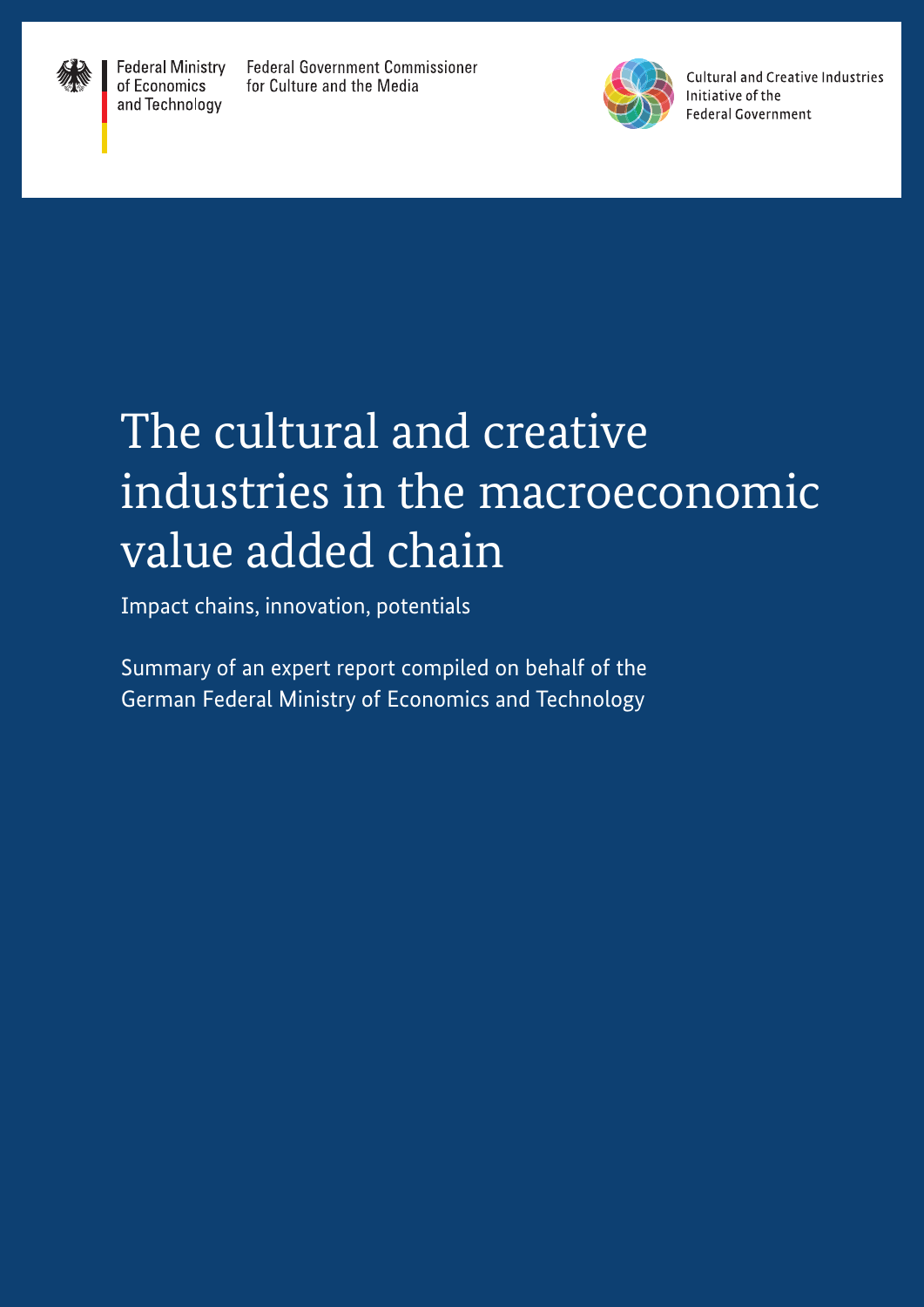#### Imprint

#### **Published by**

Federal Ministry of Economics and Technology (BMWi) Public Relations 11019 Berlin [www.bmwi.de](http://www.bmwi.de)

**Current as of** December 2012

**Design** PRpetuum GmbH, Munich

#### **Authors**

**Prognos AG** Dr. Olaf Arndt Kathleen Freitag Florian Knetsch Fabian Sakowski Rada Nimmrichter

#### **Fraunhofer ISI**

Dr. Simone Kimpeler Dr. Sven Wydra Dr. Elisabeth Baier



The Federal Ministry of Economics and Technology has been awarded the berufundfamilie® audit certificate for its family-friendly HR policy. The certificate is granted by berufundfamilie gGmbH, an initiative of the Hertie Foundation.

This brochure is published as part of the public relations work of the Federal Ministry of Economics and Technology. It is distributed free of charge and is not intended for sale. The distribution of this brochure at campaign events or at information stands run by political parties is prohibited, and political party-related information or advertising shall not be inserted in, printed on, or affixed to this publication.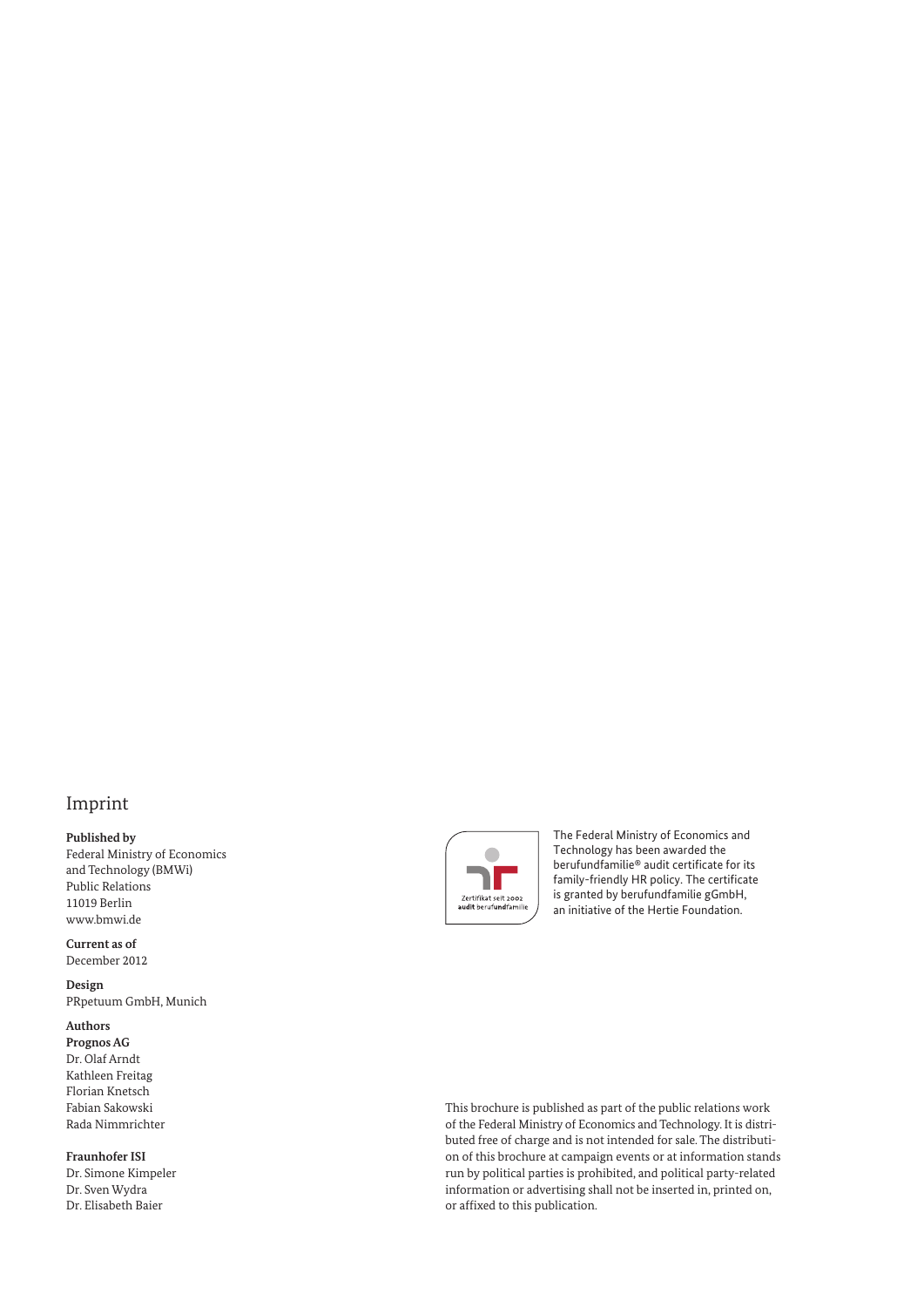

**Federal Ministry** of Economics and Technology

**Federal Government Commissioner** for Culture and the Media



**Cultural and Creative Industries** Initiative of the **Federal Government** 

# The cultural and creative industries in the macroeconomic value added chain

Impact chains, innovation, potentials

Summary of an expert report compiled on behalf of the German Federal Ministry of Economics and Technology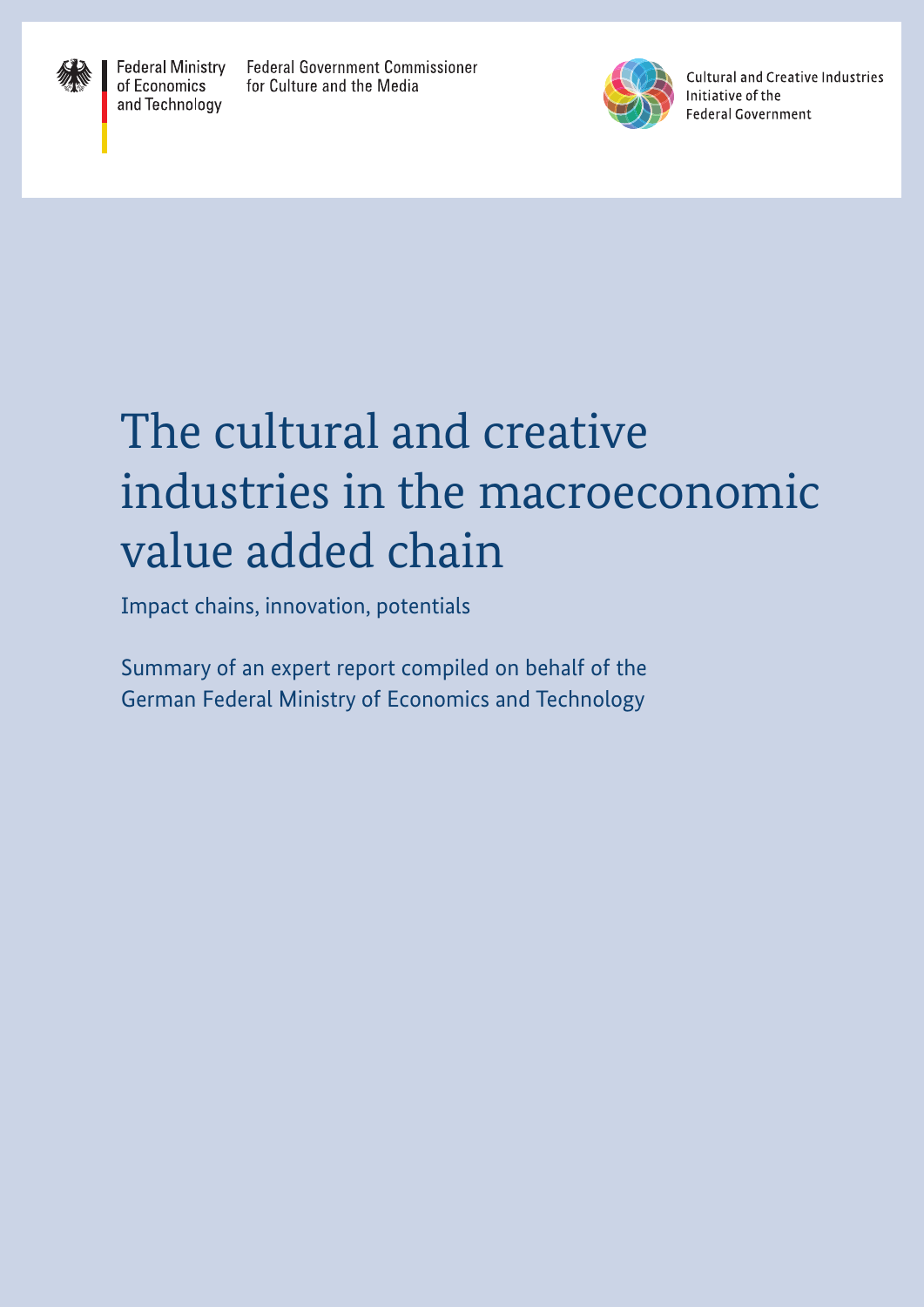### **Contents**

| 1. |                                                                                                       |
|----|-------------------------------------------------------------------------------------------------------|
| 2. |                                                                                                       |
| 3. | Analysis of the innovation behaviour and impact chains of cultural and creative industries7           |
|    |                                                                                                       |
|    | 3.2 Culture and creative industries in the value added and innovation system - survey results8        |
|    | 3.3 Innovation-based impact of cultural and creative industries - macroeconomic analysis 12           |
|    | 3.4 The main success factors of the cultural and creative industries - methods, processes, impulses13 |
| 4. |                                                                                                       |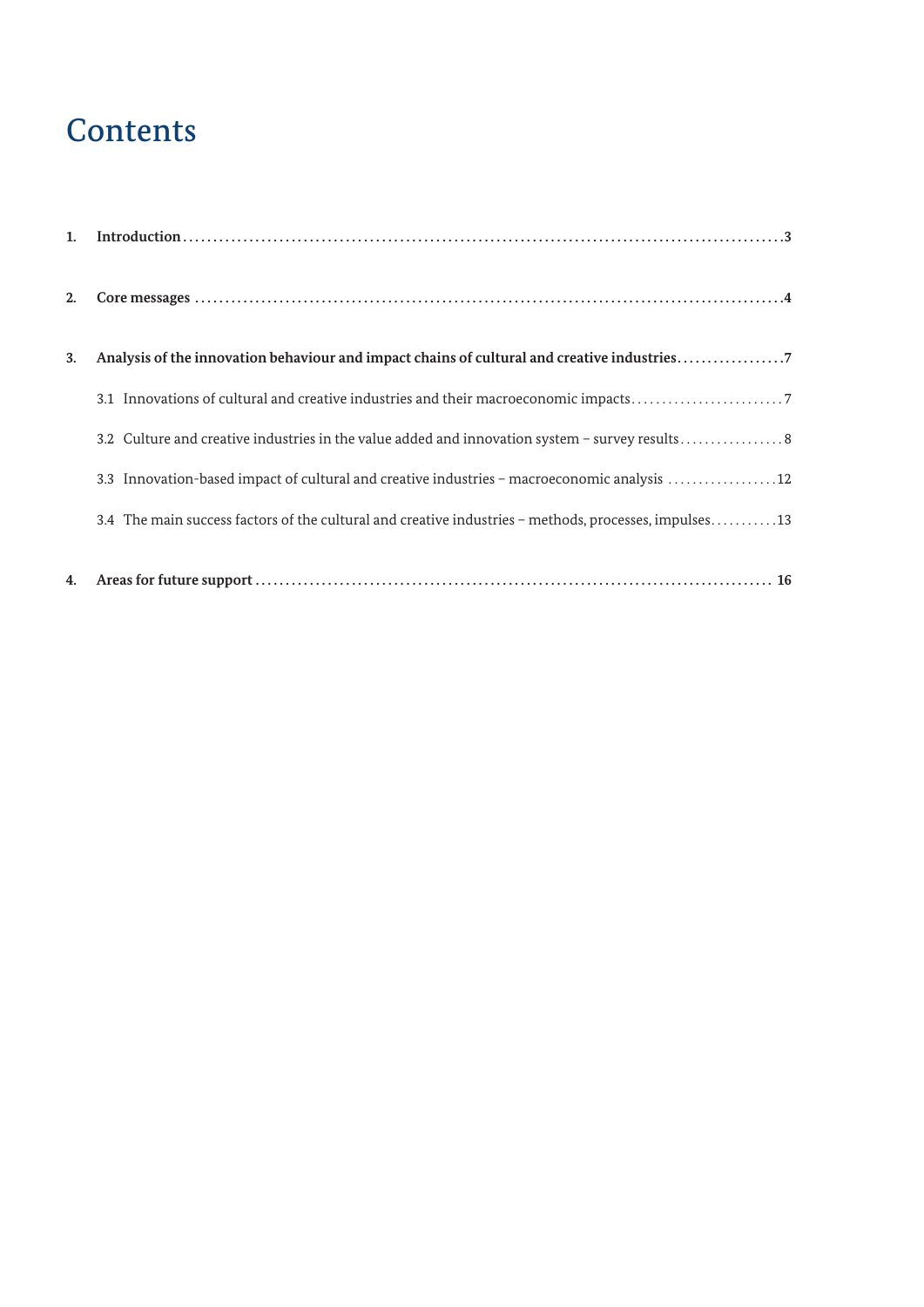### 1. Introduction

Cultural and creative industries are a harbinger for the increasingly knowledge-based economy in Germany. Thanks to their ability to solve problems and the strong emphasis placed on innovations, the cultural and creative industries act as a driver of innovation for other sectors as well and contribute to making the economy as a whole more competitive. The cultural and creative industries create new user experiences and embellish products and services with an emotional appeal, which renders innovations applicable and marketable.

In 2010, the cultural and creative industry contributed approx. 63.7 billion Euros to the gross value added in Germany and is therefore ranked as one of the country's most important economic fields alongside sectors like automobile manufacturing, mechanical engineering and the information and communication technologies. Its high degree of heterogeneity is a defining characteristic of the cultural and creative industry: its actors include performing artists and artists, musicians, journalists, media as well as marketing and advertising companies, designers and the makers of games and software.

For almost a decade, cultural and creative industries have been a focus of the economic policy of the German government and the local state governments. The objective in the next few years is to further develop the value added interrelations among the market segments of the cultural and creative industry and its relations with other sectors and to better exploit the innovation potentials. The German Federal Ministry of Economics and Technology (BMWi) commissioned this study in order to be able to actively monitor this development.

The objectives of the study are: to describe the innovative capacity/potentials of cultural and creative industries, to quantify and qualify their value added effects and to derive recommendations for economic policy and company strategies.

In an online survey, in which approx. 1,400 companies of the cultural and creative industry, their cooperation partners and clients participated, data were collected on supplier and buyer interrelations, activity profiles and innovation activities and effects. Alongside qualitative statements about innovation impulses and value added interrelations, the survey results are used to derive macroeconomic indicators of the innovativeness and the stimulation effect of cultural and creative industries (quantification). Successful innovation strategies and business models of cultural and creative industries are elaborated based on eight qualitative case studies. The study finishes with concrete recommendations for economic policy and industry actions which can be derived from the results.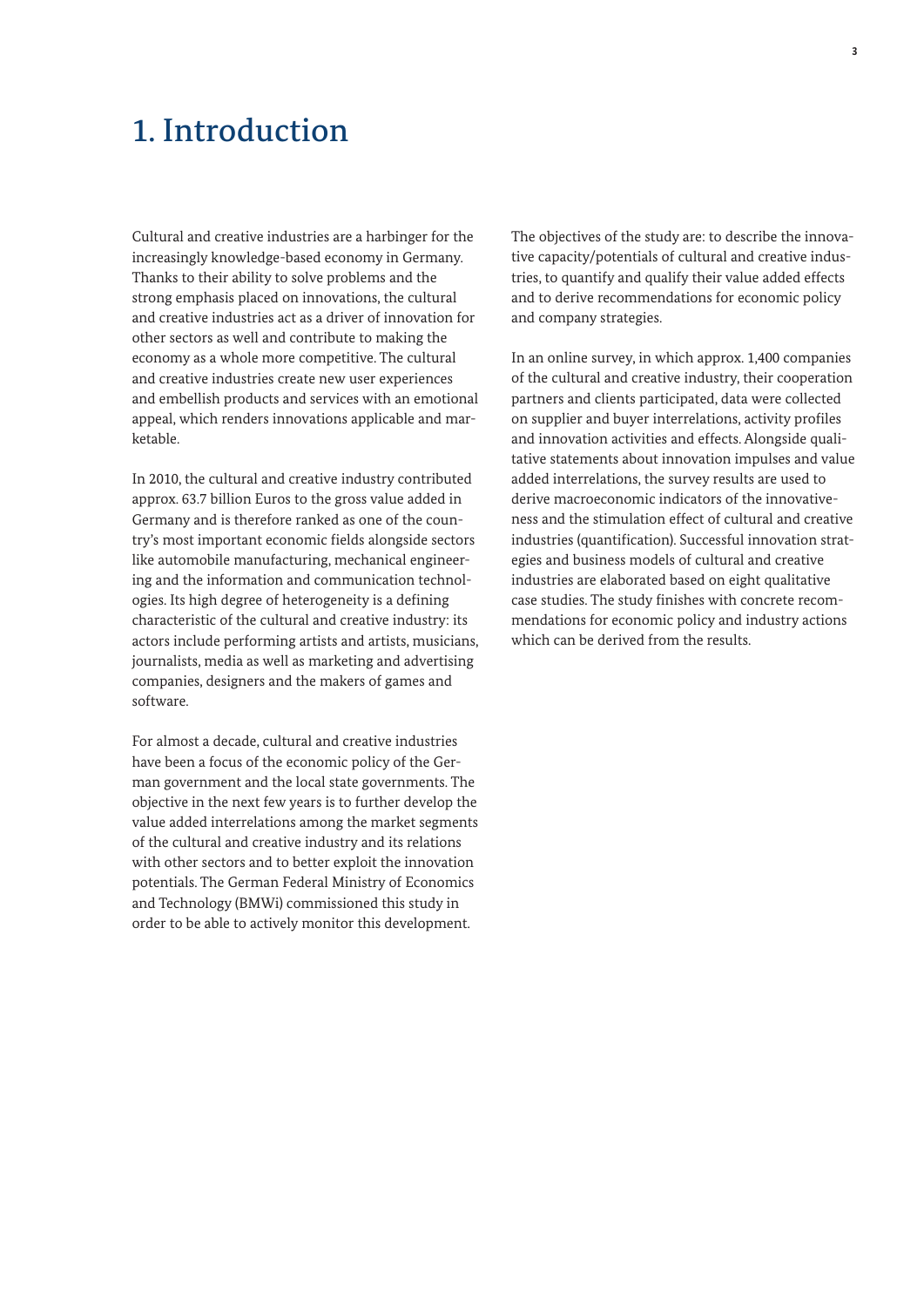### 2. Core messages

Our analyses show: cultural and creative industries not only possess strong innovation potentials themselves, but they also function as an important catalyst for innovations and knowledge-based growth in numerous other economic fields. They act as a cross-cutting sector, affecting value added chains both horizontally and vertically as suppliers and customers. Creative upstream inputs contribute to optimising and marketing products, services and business processes in a multitude of sectors in line with customer demands. In this way, sectors profit from the outputs of cultural and creative industries all along their value added chains.

**Message 1: Cultural and creative industries are innovative and pioneering in their use of new kinds of methods and forms of working.** 

Open innovation processes and short innovation cycles are characteristic for cultural and creative industries. While this development poses a challenge to companies from other sectors, many client markets of cultural and creative industries have always been characterised by the short lifetimes of their products and services. Examples for this include the development of online games or smart phone apps.

This observation complies with the results of the study: 86.5 % of those questioned have developed or introduced innovations to the market in the past three years. Cultural and creative industries are therefore very innovative.

In order to be able to quickly and openly develop new products and services, cultural and creative enterprises have created specific methods and ways of working. Alongside an interdisciplinary approach to working, which is oriented very strongly around projects, new work forms have been established like innovation communities or co-working spaces.

Because there is a rising demand for innovation in every sector, these forms of working are increasingly becoming a model for other sectors. The ability of many actors of cultural and creative industries to see a problem from a different perspective and to come up with innovative solutions as a result, as well as the systemic approach to recognising user and customer

requirements is finding increasing access to other sectors and user markets.

**Message 2: Enterprises from cultural and creative industries make great use of non-technical innovations and are thus broadening the innovation system characterised by technical advances.**

The innovations in cultural and creative industries broaden the technical understanding of innovation to include the aspect of new kinds of social practices (e.g. consuming, working, organising). With the transition from the industrial to the knowledge society, the ratio of technological and social innovations is also changing in the economy as a whole.

Innovations are happening less and less as the result of further developments/innovations in the field of technology, and more due to innovative ways of using products or transferring them into different application contexts. Other user markets are formed like this with the support of new kinds of distribution models. Actors from cultural and creative industries assume an important role here as go-betweens between the sectors, between users and producers and between technologies and working methods. They support the development of hybrid markets and are drivers of cross innovation (merging application fields which have had little contact up to now). Only recently has the realisation dawned that social and organisational innovations can also have positive effects on economic development.

Combining methods and processes in other sectors or user fields in a way which has not been done before is one of the main abilities shared by many actors from cultural and creative industries. For example, many market novelties in IT technologies result from new combinations of already existing technologies and processes. Another form of this type of innovation can be seen in the cross-sectoral application of knowledge building on a specific artistic-creative field. Because of the cross-cutting character of cultural and creative industries, the transfer across sectors is easy to manage.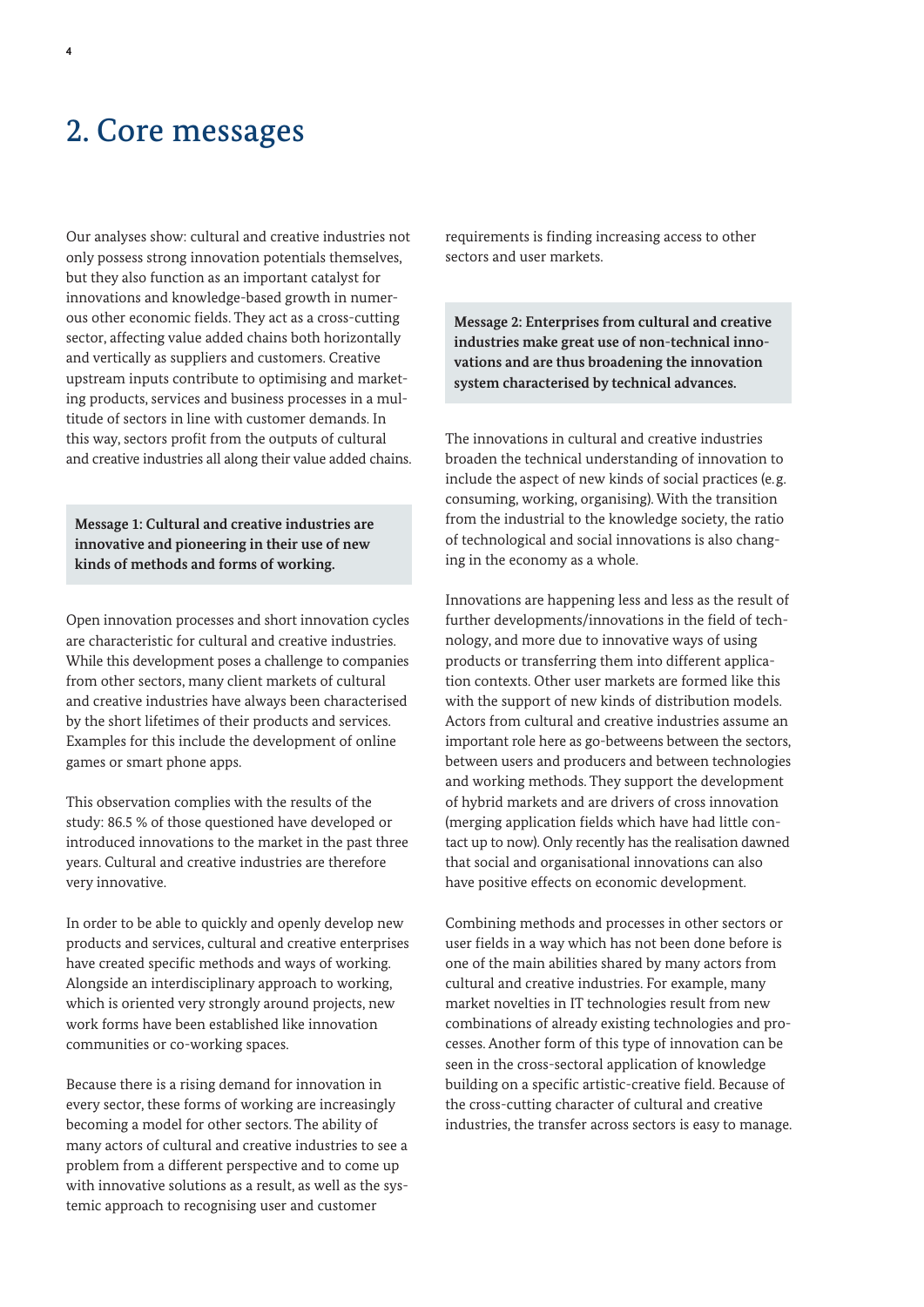**Message 3: Cultural and creative industries drive innovations in other sectors and contribute to improving the competitiveness of the economy as a whole due to their strong orientation towards innovations.** 

Close cooperation between creative enterprises and firms in other sectors help to improve the innovativeness of the latter. For instance, there is a positive correlation between the creative intensity of customers' enterprises (share of intermediate goods from cultural and creative industries) and the development of new forms of organisation and marketing of products.

The results show that two thirds of creative enterprises support their clients in the initial phase of innovation processes and thus make a significant contribution to conceiving ideas and developing concepts for new products. This is managed, for instance, by recognising and communicating the specific needs of possible target groups. Almost half of those questioned brought different groups of actors into contact with each other for this purpose, such as, e.g. potential customers with producers.

These results are confirmed from the viewpoint of the customers of cultural and creative enterprises. The survey showed that creative firms are primarily tasked with providing support services at the beginning of the client company's innovation chain and, in addition to this, trigger innovative processes mainly in sales and marketing. Cultural and creative enterprises are valued for their different view of business issues and their approach of developing specific business models and products from new trends.

Furthermore, enterprises of cultural and creative industries implement new innovation practices with their client companies. For instance, customer wishes can be identified more accurately with the help of the design thinking process than with other traditional problem solving approaches. At the same time, other, more creative ways of thinking make a change of perspective possible for enterprises in other sectors too.

**Message 4: Cultural and creative industries make the innovations of other sectors applicable and marketable by creating new user experiences and emotionalising products and services.**

The analyses show: Cooperative innovation processes between companies from cultural and creative industries and other sectors lead to better products and services. The focus of such cooperation is not on increasing innovation activities at the client companies. Instead, creative skills are employed to tailor innovative developments much more closely to users' and customers' requirements and make them more userfriendly as a result.

This becomes particularly clear when looking at the market segments of advertising, design and film. Appealing to viewers, readers and users emotionally plays an important role here. This kind of emotionalising products and services raises the visibility of client companies and can become their unique selling point. This is of great significance in market environments under high competitive pressure.

In addition, cultural and creative industries also assist in developing new business models and sales channels, designing them to be more interactive and, in this way, reaching and opening up new target groups. This is made possible especially by the use of Web 2.0 technologies.

In particular due to collaboration in niche markets and hybrid markets, where different sectors intersect, cultural and creative enterprises create new user experiences and call existing business models into question. These include new sales channels for digital products (e.g. e-books) and new services (e.g. e-learning portals, web design) or new payment models (pay per view, premium customers etc.).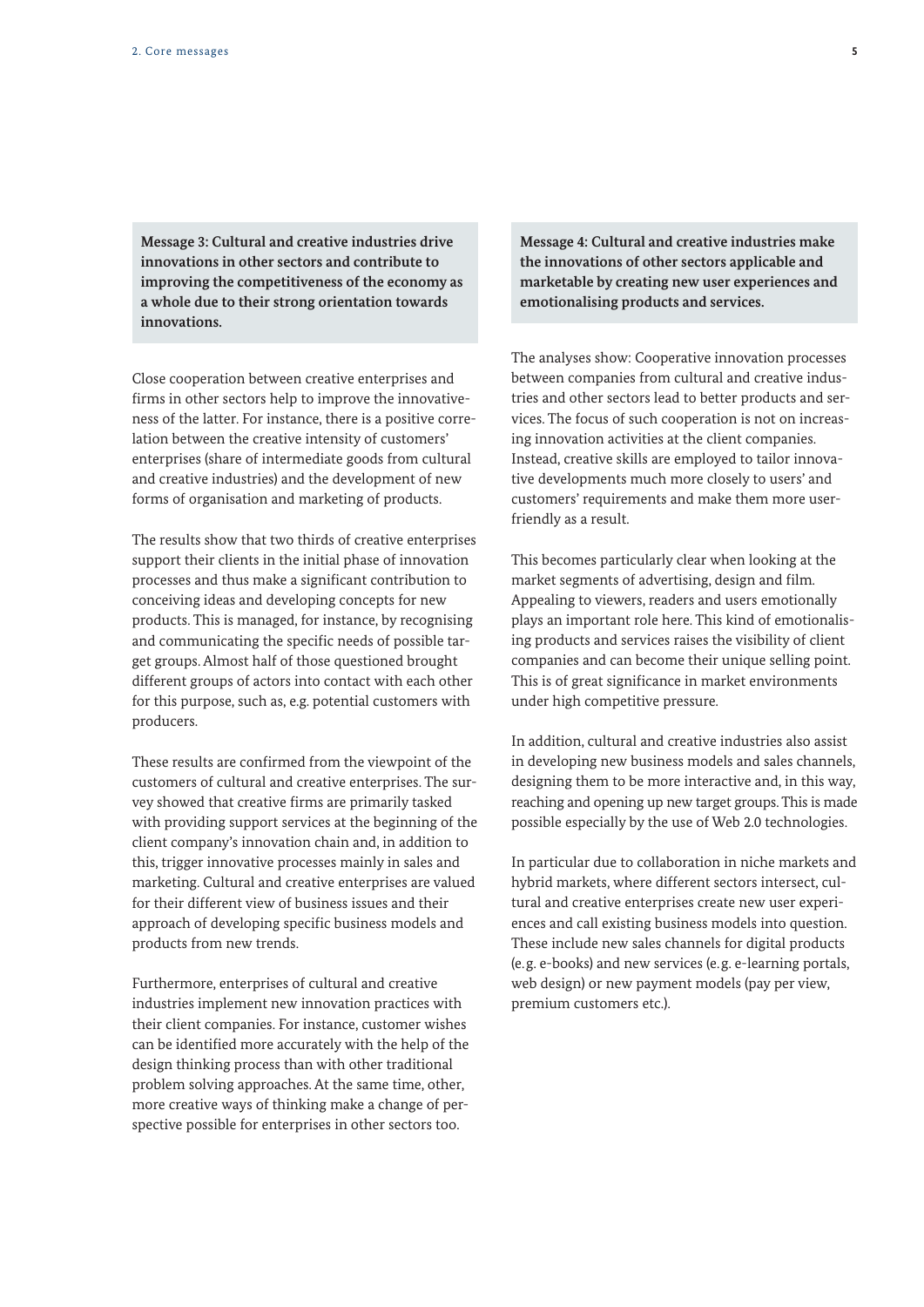**Message 5: In order to increase the exploitation of previously untapped innovation potentials, cultural and creative industries need to become more visible to enterprises from other sectors.** 

The innovation potentials of cultural and creative industries can be enhanced if the understanding of innovation on the part of industry, trade and other sectors is opened up and extended. So far, many actors from cultural and creative industries do not see themselves as being in the kind of equal partnership which is necessary for joint innovation processes.

But creative enterprises themselves also have to continue learning and adapt themselves more strongly to the requirements, attitudes and language of the respective user markets. Many creative enterprises avoid too close ties to customer enterprises because they are afraid that this might reduce their creative and artistic added value.

Furthermore, the creative enterprises are not well enough known at potential partners and clients. Cultural and creative industries consist primarily of micro and small enterprises, which are active in very varied market segments. It is therefore very difficult for them to attain a sufficient degree of visibility.

#### **Overview of key messages**

- **1: Cultural and creative industries are innovative and pioneering in their use of new kinds of methods and forms of working.**
- **2: Enterprises from cultural and creative industries make great use of non-technical innovations and are thus broadening the innovation system characterised by technical advances.**
- **3: Cultural and creative industries drive innovations in other sectors and contribute to improving the competitiveness of the economy as a whole due to their strong orientation towards innovations.**
- **4: Cultural and creative industries make the innovations of other sectors applicable and marketable by creating new user experiences and emotionalising products and services.**
- **5: In order to increase the exploitation of previously untapped innovation potentials, cultural and creative industries need to become more visible to enterprises from other sectors.**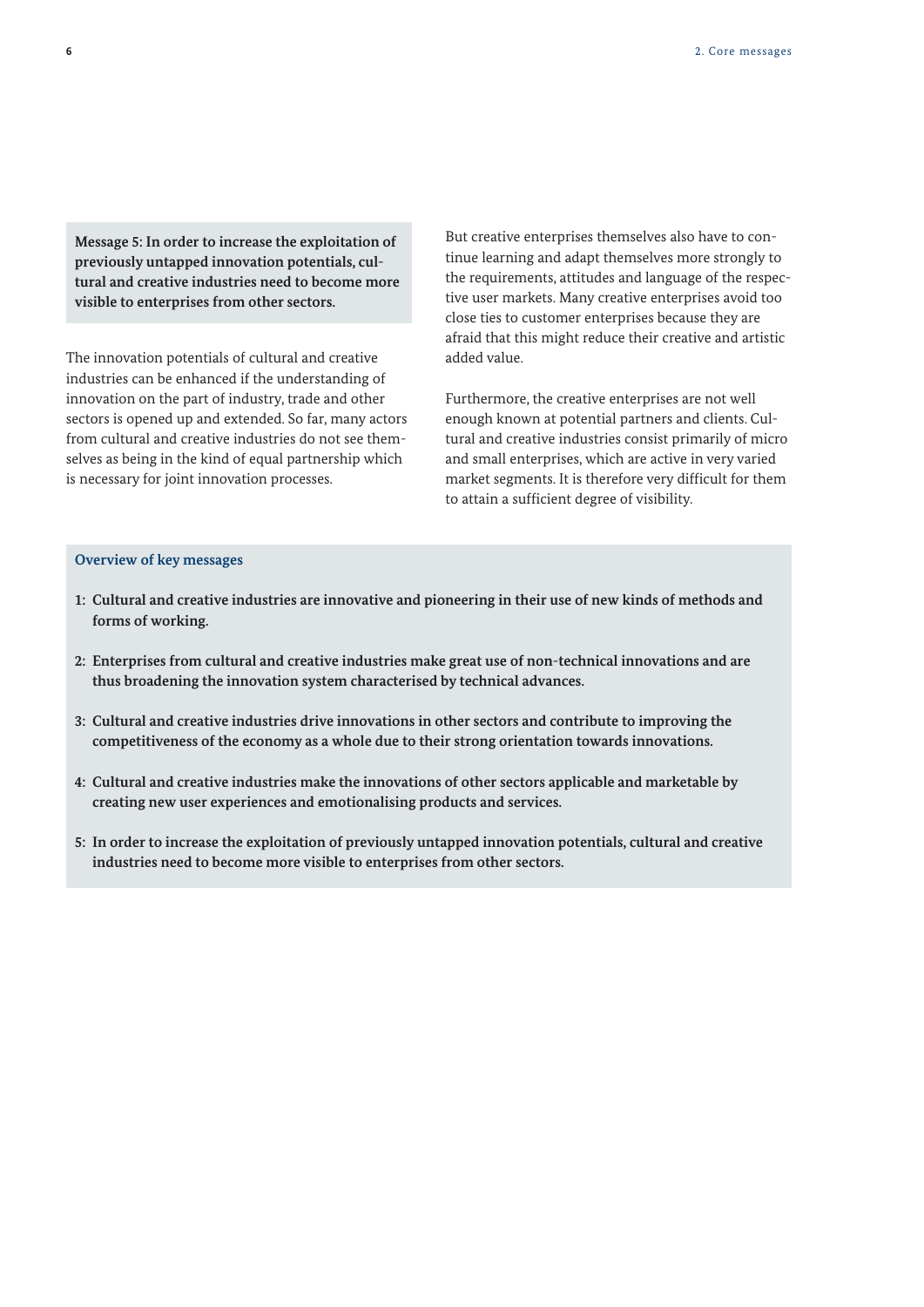### 3. Analysis of the innovation behaviour and impact chains of cultural and creative industries

#### **3.1 Innovations of cultural and creative industries and their macroeconomic impacts**

According to the definition of the Organisation for Economic Cooperation and Development (OECD), a company is innovative if it has implemented a product, process, organisational or marketing innovation. The OECD therefore includes both technical and non-technical innovations.

Innovations are a core competence of cultural and creative industries. Creative enterprises develop new ideas, products and services and produce these in small series, with customer-specific adaptations, as unique specimens or prototypes. This usually concerns non-technical innovations, so-called soft innovations. Their main features can only rarely be described using specific, clearly defined patents, products or processes.

The product and service innovations of cultural and creative industries are distinguished by a high degree of individualisation (e.g. by customer-specific solutions) and close ties to users and customers. The decisive factor here is the ability of the actors to pool their knowledge, combine it in new ways and transfer this

into products and services (content). In addition, existing technologies and processes are frequently linked in new ways and placed in a different working context, or existing contents are transferred into new formats. These types of "hidden" innovations are usually formed in an iterative process of adjustment and optimisation.

#### **Innovations due to close ties to customers and users**

Cultural and creative enterprises are not only innovative themselves in an above average way, they also trigger innovations in other sectors due to their marked tendency to cooperate with others (indirect innovation effects, see Figure 1). A large number of small enterprises and a high proportion of the self-employed characterise the market segments of cultural and creative industries; cooperation is therefore vital for companies' success. Creative actors tend to operate in networks and maintain close collaborative relationships with suppliers, customers or partners.

"Communities of Practice" are one example of this. These are informal professional networks, which develop a specific group competence. In these networks, the division of labour, resource allocation and decision-

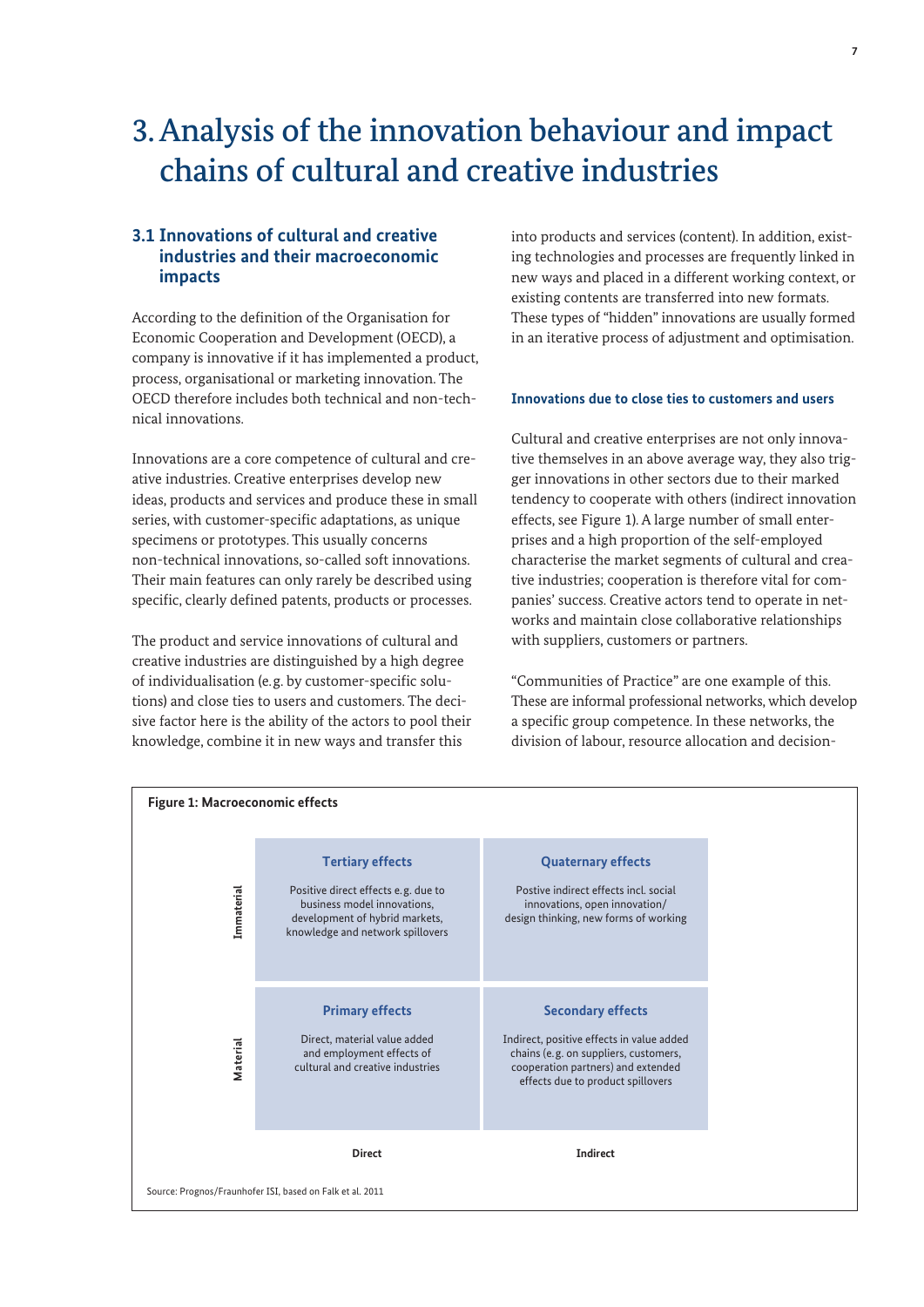making are organised through personal contacts. "Communities of Practice" comprise not only creative enterprises, but increasingly also their suppliers and partners from other sectors. This is how creative enterprises contribute to the macroeconomic diffusion of more open, networked ways of working in the sense of open innovation.

#### **Drivers of IT and media innovations**

Digital technologies form an important sector-specific knowledge and technology basis of cultural and creative industries. Even in design sectors like interior design, fashion or industrial design, high priority is assigned to the development and use of online and internet activities.

These online products and services are usually designed to be interactive. Customers' or users' reactions can be used to rapidly improve products and therefore make innovations. Digitalised information like, e.g. software, draft designs or media contents, is developed using the internet, collaboratively further developed, distributed and consumed via online platforms. As a result, enterprises of cultural and creative industries simultaneously spark off IT and media innovations at their suppliers and customers, because online and internet activities are becoming more important in other sectors as well.

#### **New business models and markets**

Cultural and creative industries are taking on a key role in industrial change. Their experimental use of emerging technologies and the development of new contents and their applications lead to new technologies being integrated into social practices and lifestyles. This is the precondition for new business models, or for transferring existing business models into new, e.g. online markets. Evolutionary economics and the theory of innovation systems consider the interaction between actors to be a key component in the innovation process.

Social networks and the internet-based communication of Web 2.0 (e.g. social media) enable and spur the trend towards opening firm-internal innovation processes and knowledge sources. This includes different approaches of open innovation whose common feature is either a phase-by-phase or a complete opening for the transfer of knowledge, technology and know-how.

The marked tendency of cultural and creative industries to collaborate promotes knowledge and innovation spillovers into other sectors as well as hybrid market activities, both within the eleven cultural and creative market segments as well as between the creative markets and the markets of other sectors. New hybrid markets are formed, which have a high innovation potential, especially at the interfaces between cultural and creative industries and other sectors. Overall, as a cross-cutting sector, the creative industry forges strong links between other sectors which reinforces its macroeconomic innovation effect.

#### **3.2 Culture and creative industries in the value added and innovation system – survey results**

Of the cultural and creative enterprises which were questioned as part of this study, 86.5% stated they had developed or introduced market novelties in the past three years. This makes the cultural and creative industries highly innovative. The games industry is the most innovative. The press market, the design and advertising industries are highly innovative.

More than half of the surveyed enterprises of the cultural and creative industries (52%) name developing content as an important part of their innovation activity. In the past three years, almost 42% had developed new forms of distribution/networking to support sales. As well as the actual development of content, products and services, sales and marketing are very important for the success of creative enterprises. About 40% of those questioned had created new forms of customer interaction and communication. The actors from the areas of advertising, press and music show the highest innovation rates.

The performance spectrum of the cultural and creative industries is characterised by its strong involvement in creative processes such as design, fashion or architecture. A third of the questioned actors also regard offering strategic advice to their customers as one of their main tasks. Such services take place when demonstrating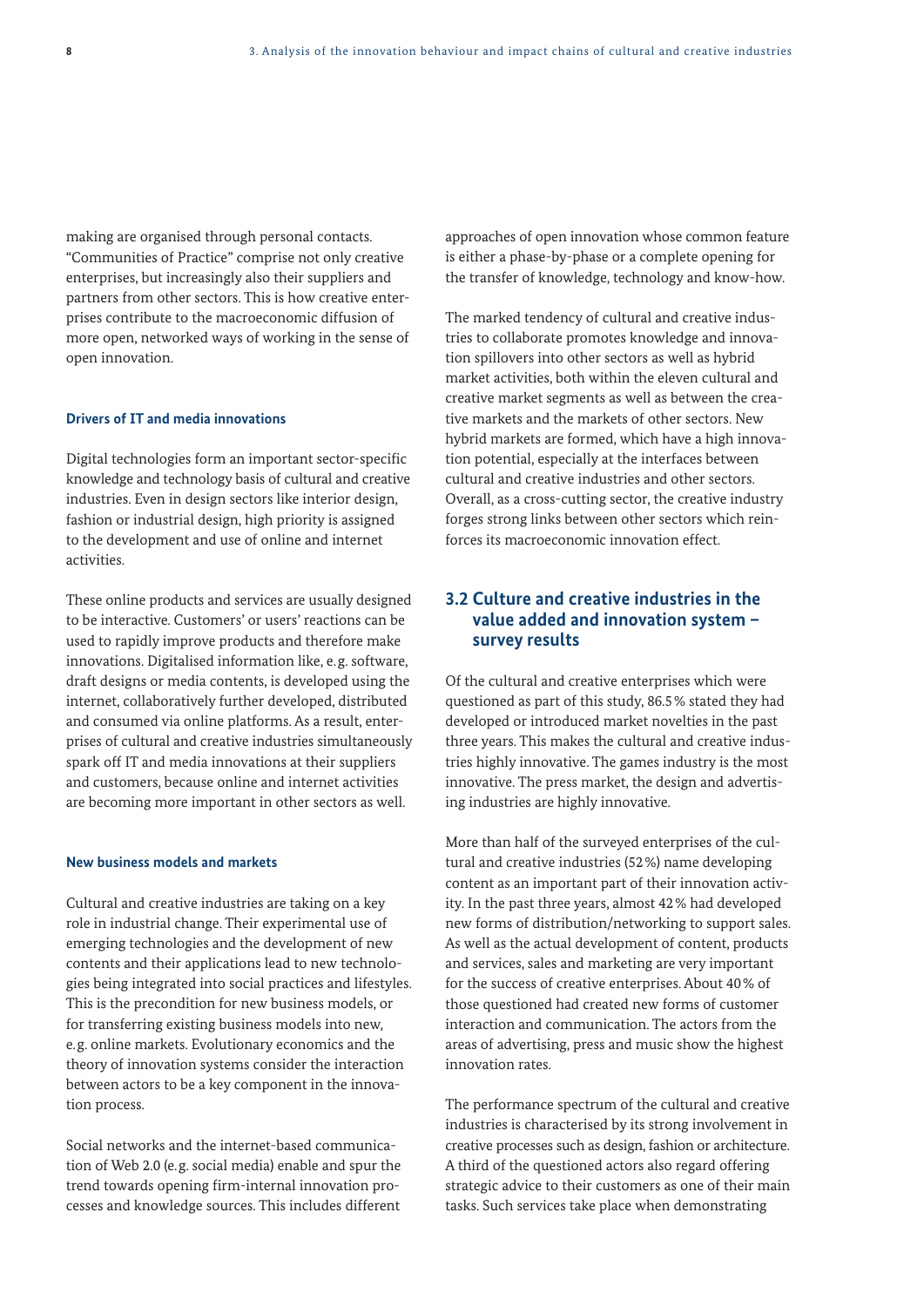new marketing or service approaches, or questioning the design of products and services. Consulting services and content production turned out to be the most frequently performed activities among those questioned in the sample.

Almost 83% of the questioned cultural and creative enterprises fall back on supplies (such as EDP devices, software, services) from other industrial sectors for their own business activities. Two thirds of respondents stated that combining technologies, materials or contents in new ways is important or very important for the development of their own innovations. This is particularly important for enterprises from design, architecture, advertising but also the art market.

Within the framework of internal innovation processes, the actors of cultural and creative industries apply primarily design thinking as one of the new working methods. This method allows the development of innovations from a systematic user perspective.

Innovation communities are the second most commonly used forum. Here actors who are in different places can work together on innovation projects and link up via IT technologies.

The cultural and creative enterprises were also asked about the external motivators for their creativity and how they get ideas. For more than a third of creative enterprises, the actors of the business network (clients, cooperation partners and end consumers) are the principal motivators for their own creativity. Universities (17.5%) and investors (3.4%) do not play a significant role here.

#### **Innovation obstacles**

The cultural and creative enterprises also named factors which act as obstacles to the innovation process. As the main obstacles they cited the lack of funding programmes for freelancers and new kinds of business models. Financing is one of the biggest challenges for micro and small entrepreneurs in cultural and creative industries. An insufficient equity base, low wages and project budgets as well as irregular incomes are responsible for the underfunding of many creative individuals. It is virtually impossible to build up financial

cushions. This makes pre-financing new projects very difficult. Often there is a lack of planning security to be able to implement creative ideas with a fixed budget.

The actors of cultural and creative industries see another problem in the fact that the development of content without technological processes is often regarded as not being really innovative. This shows that the classical understanding of innovation, which does not include many innovation processes of the cultural and creative industries, still dominates the market.

#### **Motivators for other sectors**

In addition to their own innovation performance, the enterprises are motivators for other sectors. Primarily, respondents support their clients when developing concepts (66.7%) and generating ideas (38.4%). These are by far the most often mentioned support services, especially by enterprises from the market segments of design, architecture, film and press.

It has to be distinguished in which development phase of a product or service the support of cultural and creative industries is used. In the first phase, that of inspiration, the actors of cultural and creative industries support their clients mainly by recognising and communicating the needs of their target group (cf. Figure 2). The creative enterprises also present their clients with new solutions, point to alternative concepts and help them to take a fresh look at familiar problems.

In the subsequent phase of creation and development, the cultural and creative enterprises encourage their clients to bring together fragmented knowledge or resources in one design (approx. 68%). The actors of cultural and creative industries also introduce existing materials and technologies to new contexts and contexts of application (around 45%).

Creative enterprises are particularly sought after in the last phase of implementation and distribution when new target groups for the innovations have to be tapped. Clients also fall back on actors of the creative and cultural industries when creating new communication channels.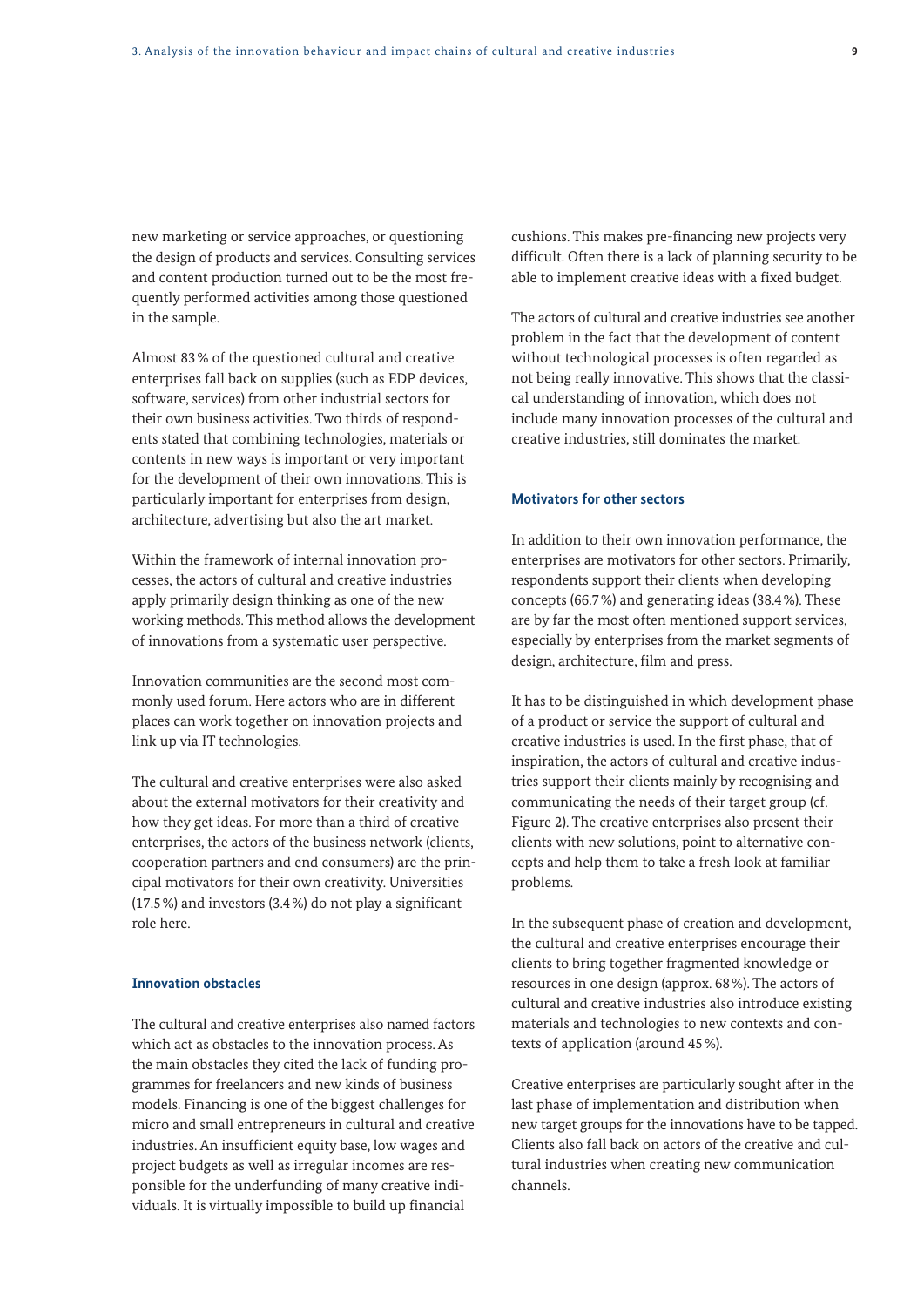

When looking at the entire innovation process from inspiration through the creation and development phase and finally the implementation and distribution phases, it becomes apparent that a quarter of the creative enterprises support their clients along the entire value chain. With shares between 23% and 27%, enterprises from design, press, advertising and architecture are more likely to support their clients throughout the entire value added process. With regard to the individual process phases, it also becomes apparent that creative enterprises are primarily consulted during the inspiration phase and comparatively rarely concerning the implementation and distribution of products and services.

However, the results of the survey also show that actors from the cultural and creative industries trigger innovative processes mainly in marketing and sales. Two thirds of those questioned say that they obtain graphic and design elements from creative individuals. Another 25% obtain texts and other media content from enterprises of the cultural and creative industries.

The enterprises of the cultural and creative industries were asked to assess the innovation effects which had arisen from the cooperation for their clients (see Figure 3). The emotionalising of products was mentioned most frequently. The creative enterprises create new user experiences, appealing designs or specific images which are communicated with the products. The second most frequent statement by the enterprises of the cultural and creative industries was that functional modifications (e.g. more intuitive user guidance) or improvements of existing products had produced innovation effects. Around half of the enterprises regard the development of new content for products and services as their most important contribution to their clients' innovation per formance.

The surveyed customer enterprises confirm this image to a large extent. Cultural and creative enterprises are appreciated for their own view of entrepreneurial questions and the ability to use new trends to develop concrete business models and products.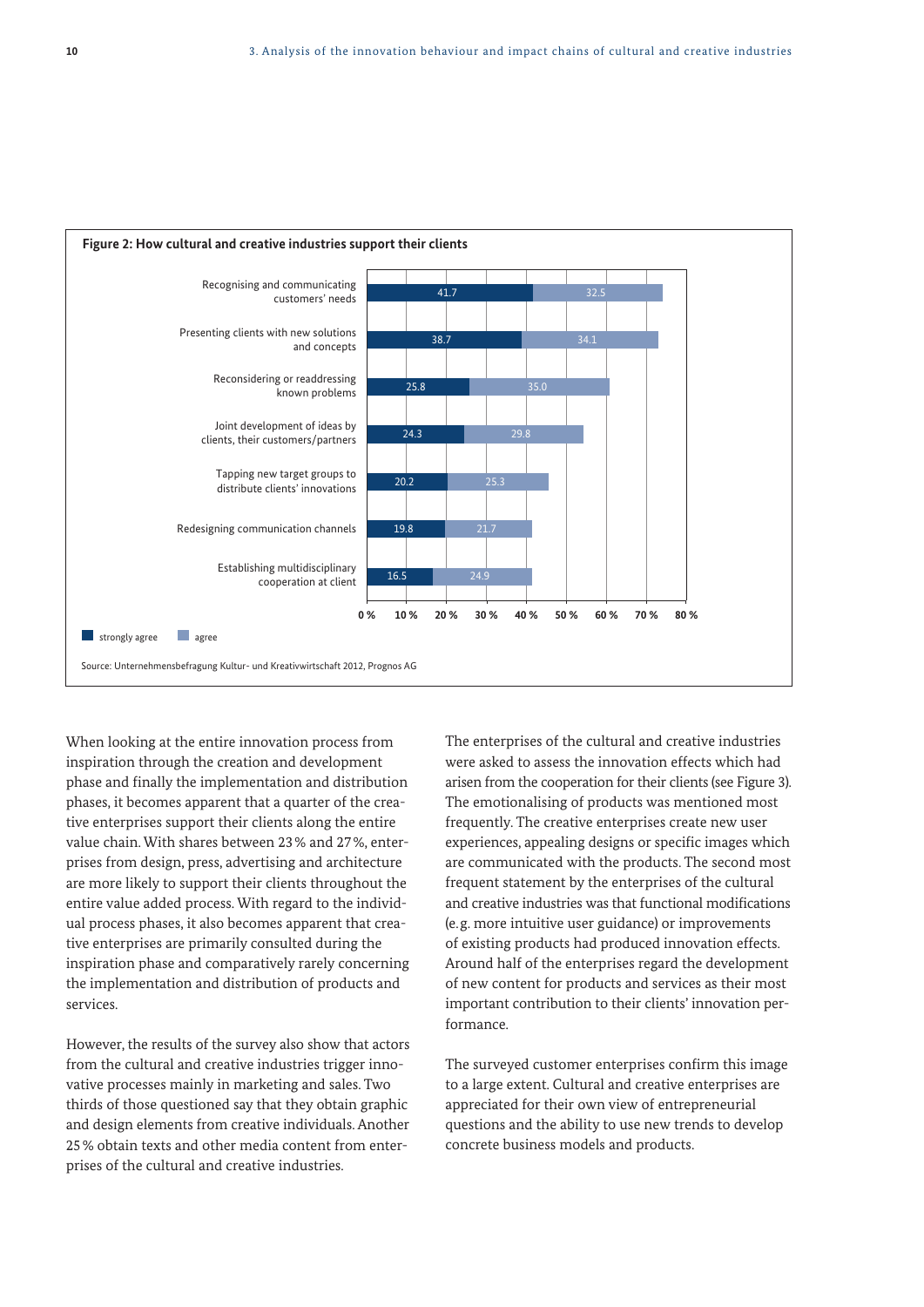

## **Figure 3: Innovation effects of business cooperation at clients of the cultural and creative industries**

#### **Customer structure**

The cultural and creative industries are as diverse as their customer structures. Around 86% of creative enterprises work for commercial enterprises and 79% for end-consumers. The customers for more than half of the creative individuals (55%) come from both segments. Clients from the cultural and creative industries and other sectors are important for the business activities of creative individuals. Around 70% of creative workers supply the cultural and creative industries as well as other sectors with their products and services (see Figure 4).

Around 30% of the enterprises with commercial clients have customers in the industrial sector. Particularly actors of the design industry and advertising are closely linked to industry (around 55%). This means that to a great extent industrial customers are demanding creative services in order to create new user experiences for products and services, to adapt services to clients' needs and to create images and brands and thus influence customers' purchase decisions. Services in the fields of film and broadcasting are also demanded in industry; a good third of actors in these market segments have customers from industry. Here, too, the focus is often on marketing aspects.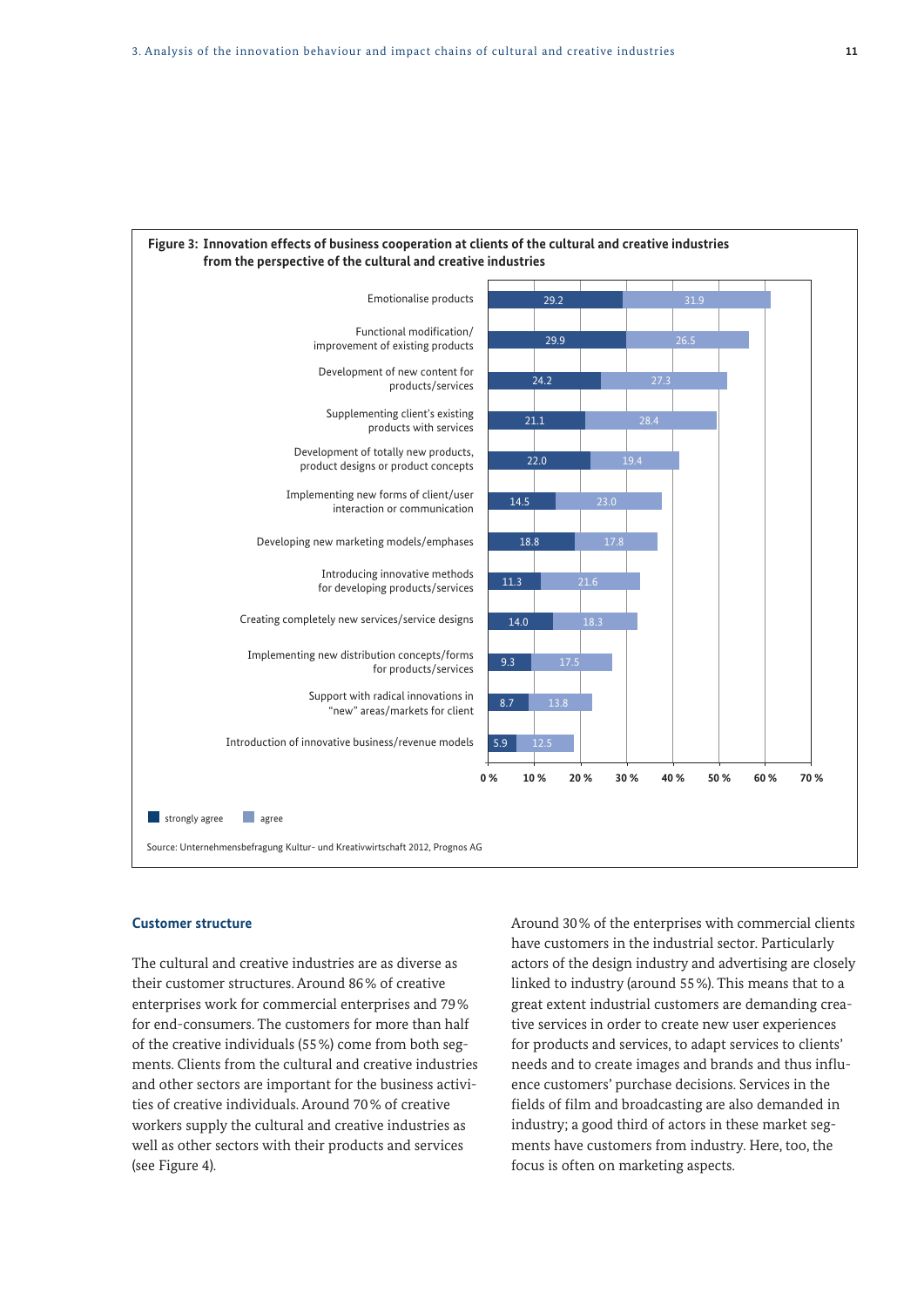

The survey of customers of cultural and creative industries confirms that, compared to other market segments, there are more interrelationships with designers and advertising specialists. One in five of the surveyed companies stated they had used design and advertising services. Furthermore, more than 10% of companies assign jobs to actors of the press market and the music industry.

In general, however, the relationships between enterprises of the cultural and creative industries and other branches of industry are by comparison not very well developed. It can be assumed that innovation potentials here have not been fully exploited. On the one hand, this requires clients to know the actors and what they can offer and, on the other hand, a correspondingly open corporate culture, which allows new approaches, techniques and thinking processes.

#### **3.3 Innovation-based impact of cultural and creative industries – macroeconomic analysis**

For cross-cutting sectors such as the cultural and creative industries, their macroeconomic interrelations are particularly interesting. However, this is very difficult to express in terms of primary statistics. An input-output analysis can help to estimate which interrelations exist between suppliers of the cultural and creative industries and other production sectors in Germany. The input-output table of the Federal Statistics Office

which is divided into economic branches and shows the primary/intermediate products and production factors (input) and simultaneously the use of the produced quantities (output).

On the one hand, products and services of the cultural and creative industries are utilised as so-called inputs in order to produce more goods (outputs). For example, automobile manufacturers ask creative individuals to work out consumer attitudes and design concepts. On the other hand, the cultural and creative industries require preliminary services and inputs (e.g. electricity, computers, software, services) so they can offer their products and services on the market.

On the basis of the input-output table, an estimated production value of around 129.6 billion euro and a demand for input of around 47.1 billion euro can be calculated for the year 2007. The service industry clearly dominates input use (84%). The economic sector "Financing, leasing and business services" accounts for the largest part (around 49%).

#### **Creative intensity**

In a second step, the "creative intensity" of an industry is established, which is defined as a proportion of the intermediate products of a production sector from the cultural and creative industries related to its total production value. The creative intensity therefore shows the share of the cultural and creative industries' costs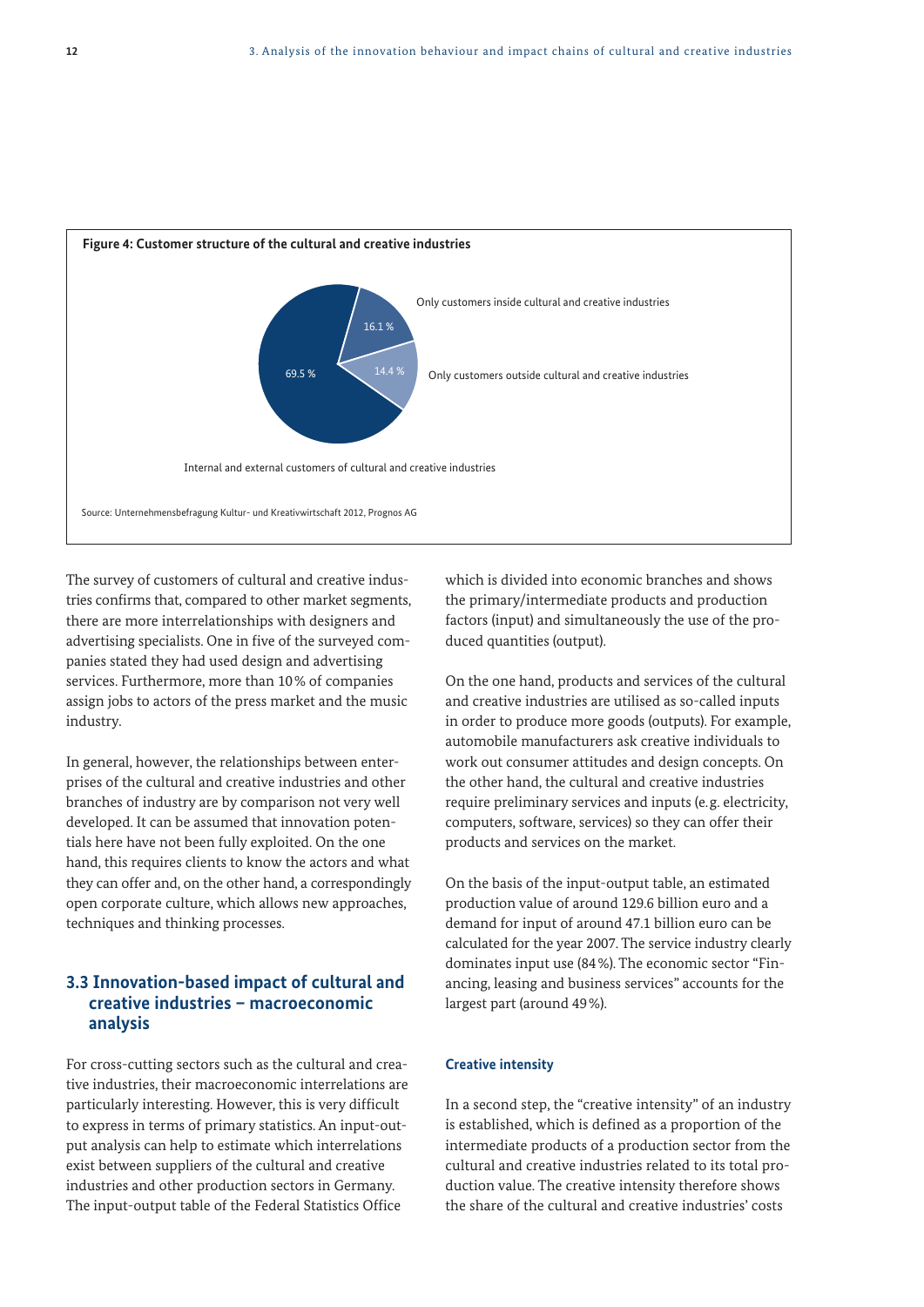related to the production value of the respective sector.

If the input supplied to the cultural and creative industries is related to all inputs of the respective sectors, it becomes apparent that the creative output in some service sectors is highly significant. For example, cultural and creative services in the production process can account for up to 30% in the production process in the case of data processing and data bases.

This results in a macroeconomic production effect of around 188.9 billion euro which is made up of the direct production value in the cultural and creative industries of around 129.6 billion euro and an indirect production value of 59 billion euro. The direct and indirect contribution of the cultural and creative industries to the total German production value is therefore estimated at around 4.1%. This means that the contribution the cultural and creative industries make to the economy is for example above that of the production sector of rubber and plastic products (2.4%) or the tourism industry (2.3%), but below that of the mechanical engineering sector (8.8%) or the automotive industry (14.8%).

#### **Innovation effect on the macroeconomy**

In a third step, the contribution of the cultural and creative industries to the innovation performance in the overall value-added system is examined. Here, statistically significant relationships between the creative intensity and the innovation output of enterprises were investigated and their precise meaning was calculated with the aid of a regression analysis.

The results show that high creative intensity has a positive influence on innovative capability, particularly in the areas of product and process innovation. It also became clear that the capability to develop new products/processes increases if the enterprise relies on services of the cultural and creative industries. The creative intensity also has a positive influence on improving the quality of products/services through organisation innovations.

The central results of the macroeconomic analysis are:

- **→** A high interrelationship with the creative economy does not result in more innovation activities for enterprises of the macroeconomy; however, it has a positive influence on the quality on effected innovation results.
- **→** A high creative intensity has a positive influence on product and process innovations in the macroeconomy.
- **→** The creative economy has particularly positive effects on the marketing and organisation activities in the macroeconomy.

The calculations underline that the co-operation with actors of the cultural and creative industries makes enterprises of other sectors more innovative and consequently more competitive. The significance of the creative intensity is not the same for all innovation dimensions.

#### **3.4 The main success factors of the cultural and creative industries – methods, processes, impulses**

In order to find out how typical procedures and methods in the cultural and creative industries are successfully applied and transferred to other sectors the success factors of cultural and creative enterprises were identified using eight case studies.

The areas design thinking, crowdsourcing, re-combination of methods and tools, open innovation, integration of the complete innovation chain, the emotionalisation of products and the exemplary correlation of creative enterprises with industry and commerce. Representatives of particularly innovative enterprises of the cultural and creative industries were questioned. Also empirical values and additions from service enterprises of other industries were incorporated into this study.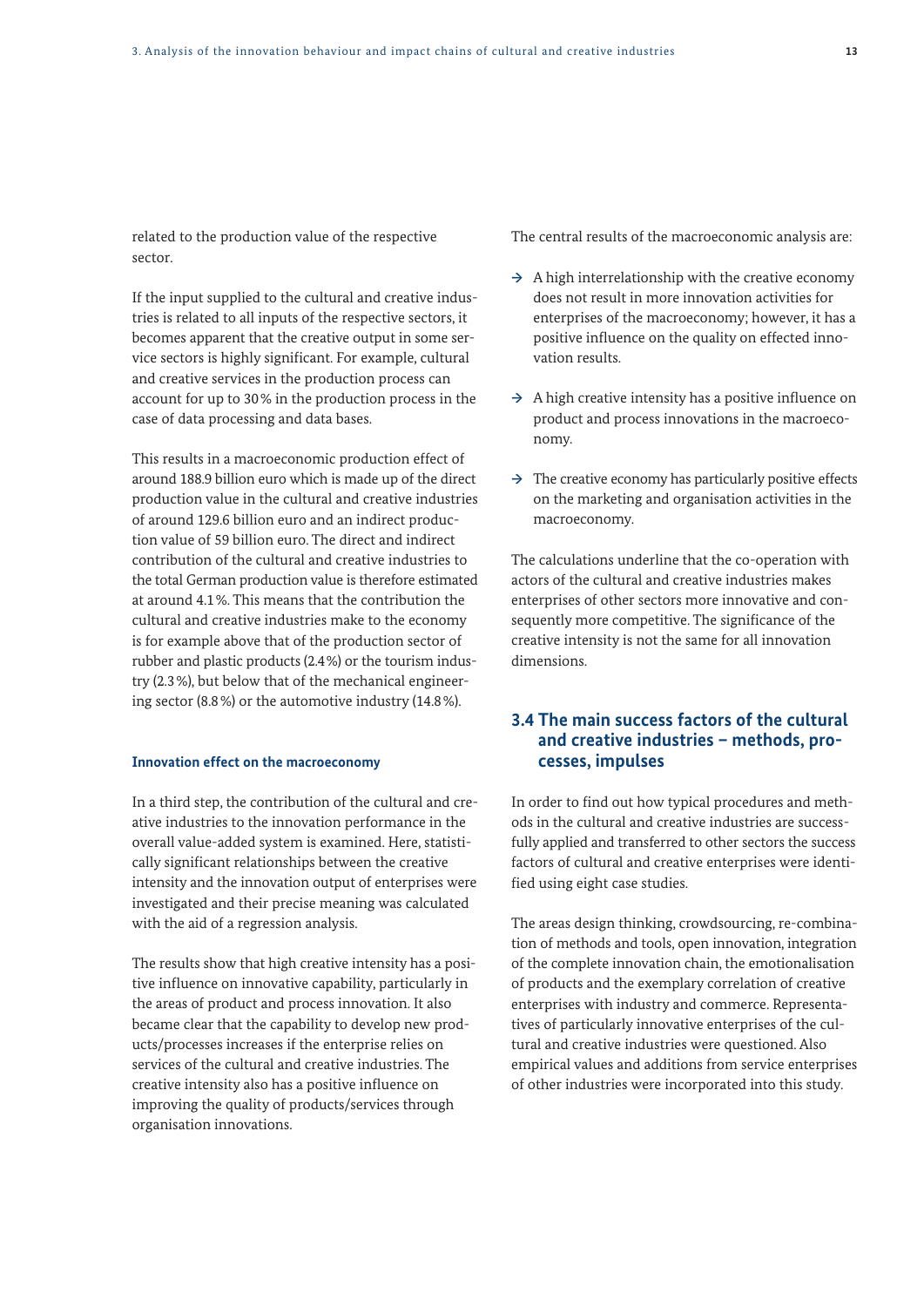#### **Success factors due to the own competence of actors of cultural and creative industries:**

#### 1. Consultation competence in order to overcome existing thought patterns and structures in the innovation process:

The case study Design-Thinking illustrates how this user-orientated approach contributes to the identification of users' and customers' hidden needs and motivations. Creative individuals use the design thinking method to break through existing thought patterns and structures of the customers' enterprises. Particularly in areas which are characterised by huge competitive and innovation pressure (e.g. by a high proportion of end customers), this approach has proved to be very productive. However, also science and politics can benefit from the creative individuals' open mind and take customers' requirements into account.

The broad network of creative enterprises also ensures that concrete needs and niches are discovered outside of the own industry which can be covered by an own offer. However, not only customers have to dare to take the broader view but also the creative individuals themselves. Due to their small size many cultural and creative enterprises cannot expand on what they offer indefinitely. Here the creation of enterprise groups could help.

#### 2. Experience in dealing with social and "hidden" innovations

Product and service novelties of actors of the cultural and creative industries can often be matched with so-called hidden innovations which happen beyond of patent applications in non-scientific and non-technical areas. The focus here is the new combination of existing technologies and processes which are incorporated into a new work context and which often take place beyond the perception of common assessment and evaluation systems as the case study "New re-combination of methods" shows. Common forms are new practices, performance models and formats or the transfer of existing contexts to new formats which are created during iterative adaptation and optimising processes. This form of developing novelties is typical for the cultural and creative industries.

One example how artistic-creative approaches can be transferred to business-related processes and services is the training and counselling concept "hero principle" which is based on hero myths. Traditional sagas and myths were assessed to determine how "heroes" have coped with change. These insights were transferred to the challenges senior managers face in change processes and applied successfully in enterprises.

#### 3. High communication and media competence

Actors of the cultural and creative industries are pioneers in using technical communication solutions as for example Web-2.0 mechanisms, an important basis for integrating users. They meet the central requirements, for example to accompany the implementation of crowd based innovation processes of enterprises (generation of ideas by a great number of users). Within the framework of the case study Crowd sourcing it was worked out that creative individuals were well suited to accompany such a process communicatively and to moderate and realize a continuous dialogue with the users (crowd). This is crucial in order to integrate the crowd successfully in corporate innovation management.

The communication competence of the creative actors is especially effective when it operates at the interface of the company's innovation departments and users and customers (see case study Open Innovation).

#### **Success factors in combination with enterprises of other sectors:**

#### 1. Detailed knowledge of potential user markets

Successful enterprises of the cultural and creative industries – as in other industries too – have detailed knowledge of their customers' sectors, for whom they produce and implement products and services. Specific requirements of the industry, market trends and enterprise structures are taken into account and are supported by a clear focus on the language and requirements of the respective buyer market.

Successful actors of the cultural and creative industries often take on the role of a "mediator between different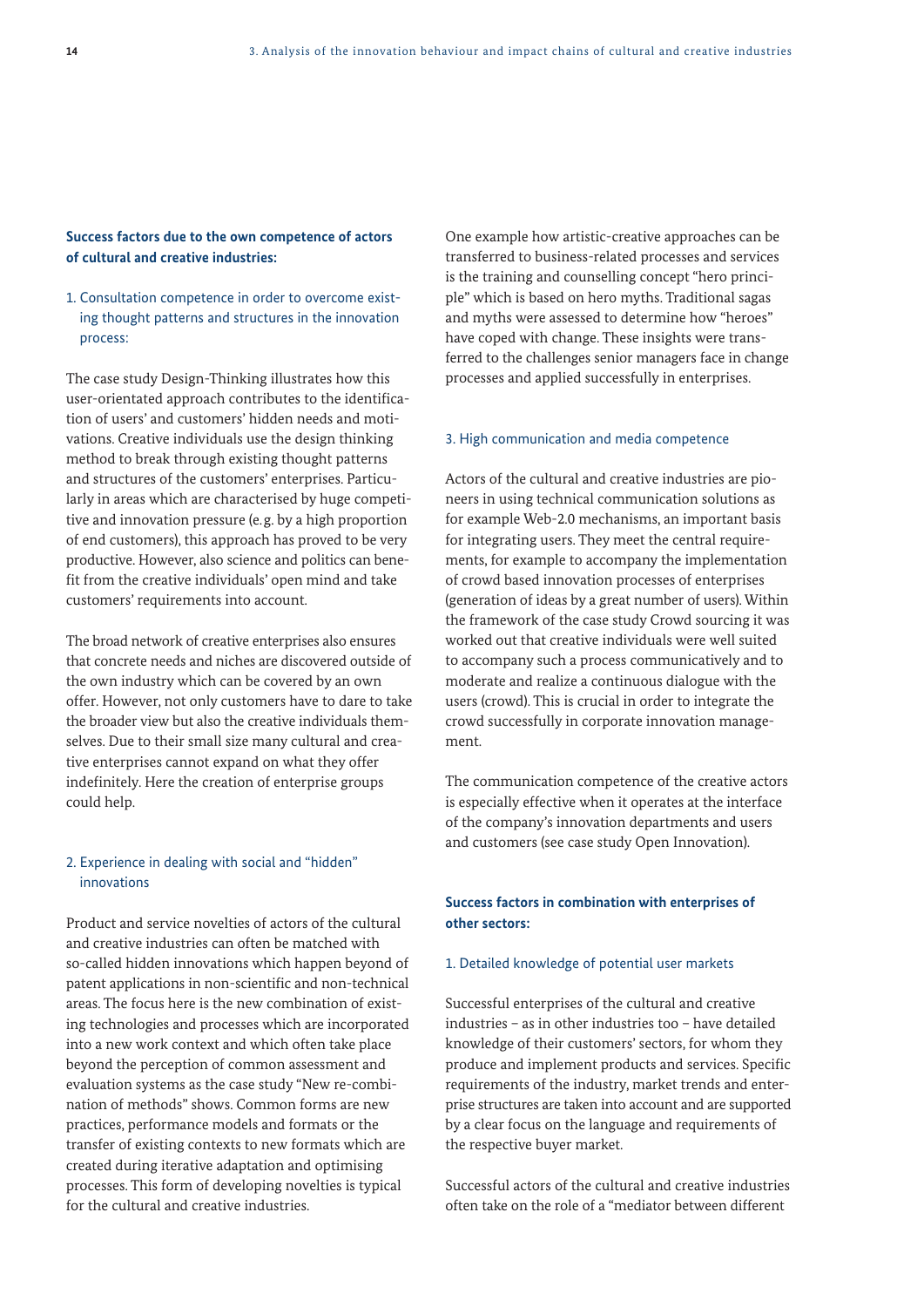worlds". On the one hand, they have typical attributes and competence of the cultural and creative industries at their disposal and at the same time know about specific requirements and problems of other sectors. The creative enterprises' task is to recognize which trend or entrepreneurial challenge has generated a new – as yet unsolved – question. A possible answer could be the transfer of methods and processes which have been successfully applied in other areas to this market or sector.

Detailed knowledge of user markets can create completely new products and services as one example from the field of industrial design illustrates. Here innovative solutions based on Japanese origami were devised for industrial applications. These can be applied for example in light weight design, in minimally invasive surgery and the automotive and packaging industries.

#### 2. Own self-understanding as a service provider

The self-understanding of the creative enterprise as a service provider and innovation partner has also been recognized as a success factor. A decisive factor here is the willingness to adapt the product or service to the client's requirements and to offer the necessary consulting skills.

This is an important prerequisite to expand the stages of the value-added chain which are possible and which creative enterprises, together with their clients, can handle. It has to be noted that clients often appreciate far more to be accompanied when new products and services are being developed and implemented than when they are "just" given ideas. Together with attractive partners the involvement in additional implementation steps presents the opportunity to develop more complex and therefore often more competitive offers for clients. This, however, is only successful if a special proximity to the market and a thorough knowledge of the target markets is in place.

#### 3. Competence in "emotionalizing" products and approaching the target group

Emotionally appealing to spectators, readers and users is an essential tool of communication. Enterprises

from traditional areas also increasingly recognize this potential. Charging products and services with emotional messages and symbols supports branding and unique selling points especially when there is great pressure to increase their competitiveness and when at the same time the products are highly comparable. Due to the increasing differentiation of many sectors of industry and the ensuing increased differentiation of products it has to be expected that in future more and more products are sold by emotionally appealing to customers, as the case study Emotionalising products and services shows.

Therefore, the creative enterprises have to have thorough knowledge of the user market and the end customers/users' motivations and needs, only then they can implement customer requirements. It is necessary to have researched the milieu and be aware of market research results.

#### 4. Mutual respect among cooperation partners

Bringing together actors of the cultural and creative industries and enterprises from other industries presents a challenge to the entire creative sector. The respect and visibility of creative enterprises has to be increased. Enterprises which are able to show the customer the quantifiable added value of their work are particularly successful in the market.

Here too thorough knowledge of the target markets plays a large role; then creative enterprises can gain a reputation by getting involved in networks, trade fairs and by contributing to trade publications of the user market. Their chances of success increase considerably if creative actors are also successful in recognizing sector specific focal topics and deal with them thoroughly.

As this summary shows, the actors of the cultural and creative industries are able to bundle their specific capabilities and turn them into commercial success. Many creative enterprises possess concrete unique features which are an important prerequisite for the cooperation with other sectors. At the same time the results also show that creative enterprises have to have further competence in order to be able to enter into successful cooperative relations with other sectors.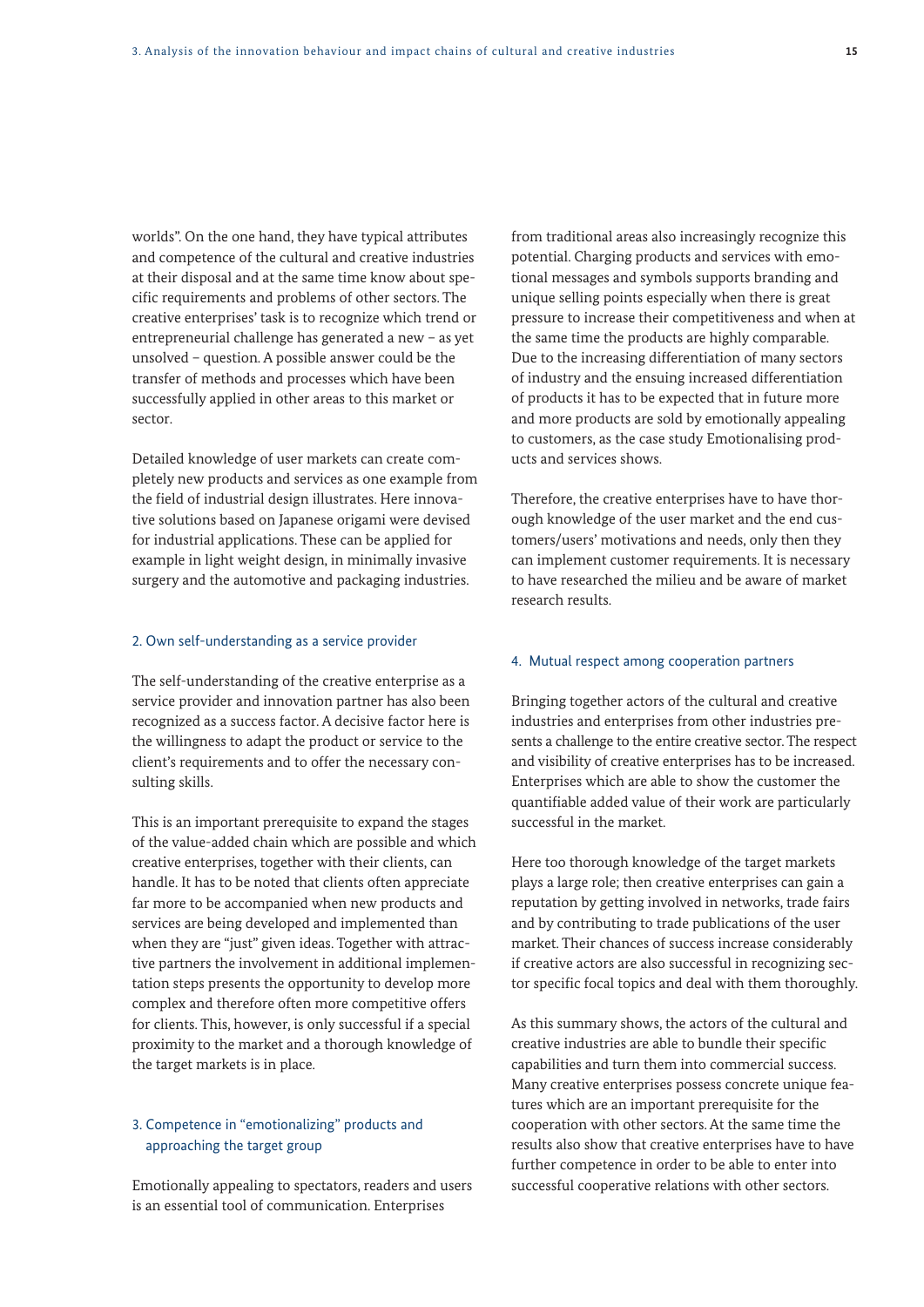### 4. Areas for future support

The results of the study show that more support of the cultural and creative industries is needed in order to strengthen its involvement into the innovation and value-added system of the macroeconomy. This means developing and testing support instruments for enterprises which facilitate cooperation and spillover effects across sectors. This also entails encouraging change within a sector and integrating new expertise and skills into other sectors – and vice versa. The areas for action and recommendations below follow this guiding principle.

As innovations in the cultural and creative industries often happen in non-technological areas it is difficult for this cross-sectoral industry to have access to many programmes which fund innovations. Therefore relevant programmes or project oriented financial aid have to create the frame work conditions specific to the target group. Tailor-made offers for the cultural and creative industries – also as regards their temporary, project oriented method of production – have to be made available.

#### **Admission to the "Central Innovation Programme Mittelstand"**

As shown, based on the extended understanding of innovation it has to be examined whether the Central Innovation Programme Mittelstand of the Federal Ministry of Economics (BMWi) is suitable to include the innovation efforts of the cultural and creative industries in their funding activities. As well as funding investments of companies in technologically sophisticated and innovative projects it is feasible to introduce relevant criteria in the area of social innovation to assess the eligibility for funding of projects. At the same time, this would raise awareness for this kind of innovation.

#### **Expanding the competition "Culture and Creative Pilots"**

Currently the competition "Cultural and Creative Pilots Germany" of the German Federal Government's Initiative Cultural and Creative Industries focuses successfully on young companies in the start-up phase. An additional possibility to fund these companies presents itself here: Innovative activities of enterprises already established should also be funded for the duration of the project. The objective of the funded projects could be the development of new or significantly improved products, procedures, services, methods, systems and processes and their introduction into a market.

So far the initiative cultural and creative industries have looked for creative pilots three times. The objective is to show the public the innovative potential of cultural professionals and creative enterprises, to introduce new entrepreneurs from all over Germany to each other and to encourage start-ups by best practice examples. Similar initiatives for innovation efforts of already established cultural and creative enterprises and their customers need to be established. The additional award of a so-called co-pilot in a competition could reward cooperative innovations together with and by actors of the cultural and creative industries and thereby make their achievements more visible to the public. This award shows how innovative and successful the established cultural and creative enterprises are.

#### **New financing instruments**

As financing is the main obstacle to innovation in the mainly small cultural and creative enterprises this could be addressed by introducing a new financing instrument that is outside the usual assessment criteria. One possibility here would be to establish a market-based assessment by a panel of experts which gives clear recommendations to banks regarding the implementation coupled with offsetting the risk of nonpayment as a supporting measure.

An independent institution should be responsible for assessing the market viability of business ideas in the cultural and creative industries and to negotiate relevant opportunities for financing. A paid team of experts could assess the financial operations and creative enterprises and thus give banks a better basis to decide which enterprises to give loans to.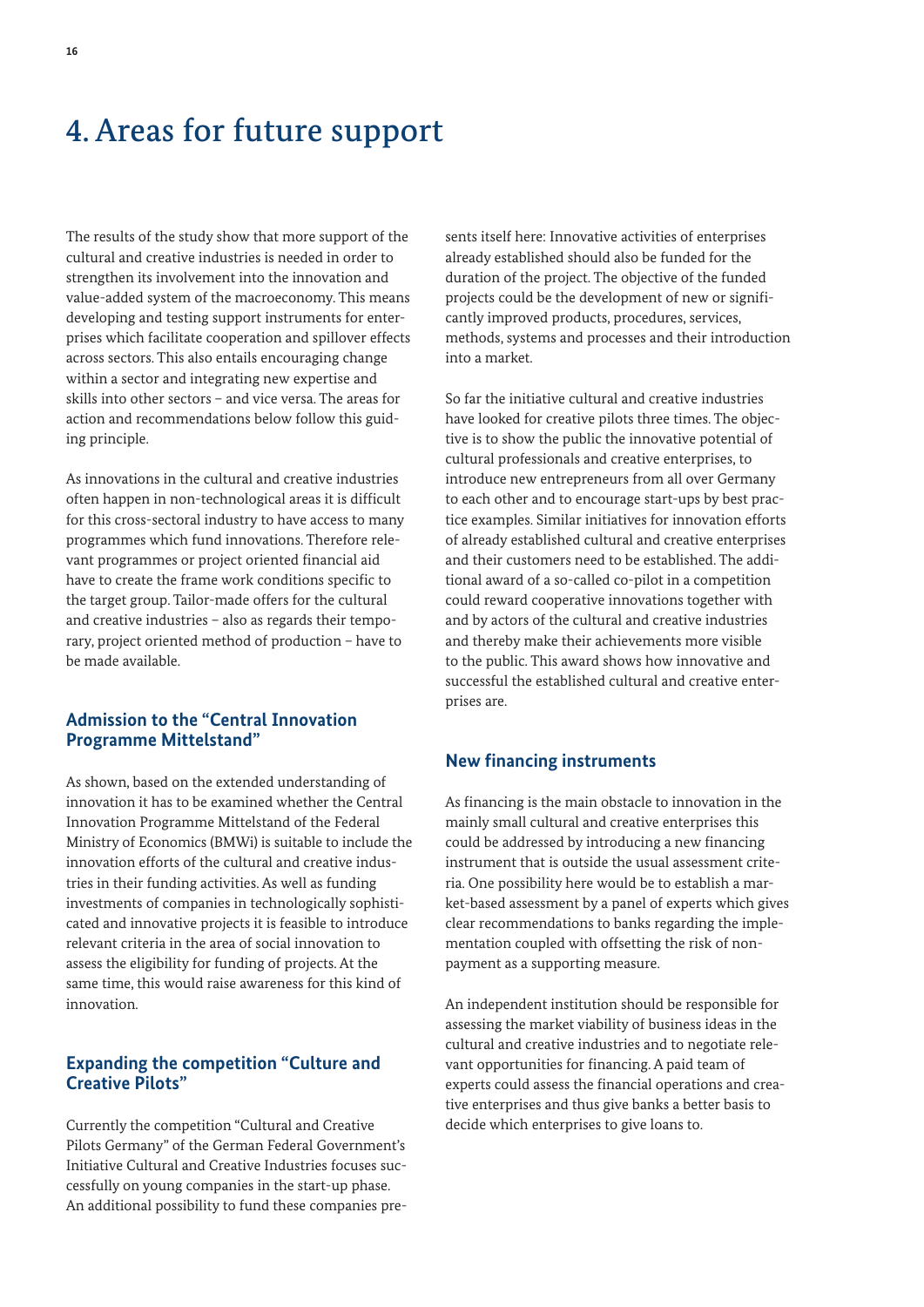#### **Creative and innovation vouchers**

In order to allow the cultural and creative industries to operate closer to the market and also to orient them towards new markets creative vouchers may give an important impetus. They are a financing instrument with a low threshold which can be used to stimulate a stronger involvement in macroeconomic innovation activities.

An inventory of the existing supplies of innovation vouchers shows that they are, with a few exceptions, directed at technologies, research and development. This gap should be closed in the sense of a wider innovation concept. This concerns the networking of small and medium-sized enterprises (SMEs) in all sectors with the innovation driver cultural and creative industries. All services of the creative and cultural industries which an applying SME draws on would be financed.

#### **Developing mutual understanding**

Supportive advice about potentials would be useful for enterprises from cultural and creative industries. Experienced business consultants from industry or other user markets can convey a more application-oriented way of looking at things to creative actors. The focus here is on questions such as: Where does the creative actor with his core skills find a suitable market or new target groups? What does each customer need? What changes have to be made to the portfolio?

The services of the creative industry are important input factors for innovations in SMEs. But traditional businesses often hesitate to involve creative actors in their innovation processes. The services of cultural and creative industries are frequently still developed separately and then added onto the traditional value added process in companies. Supportive approaches here could be to raise enterprises' awareness for these additional markets and to promote the understanding that the planning of products/services and artistic, aesthetic elements should be understood as a holistic and integrated process.

The introduction of creative assistants is an additional possibility for industry. Industrial enterprises could be supported by the promoted use of personnel or be given advice by creative actors to increase their use of methods/tools and processes (like, e. g. design thinking) which are typical for cultural and creative industries.

In order to enhance the adaptability of companies, it makes sense to start at the beginning with vocational training. The potentials of creative techniques and preliminary services could be integrated in training courses for business managers and engineers (e.g. creative engineering). The actors of cultural and creative industries also have to develop the corresponding skills. The goal could be the qualification as a "creative engineer", who is highly skilled in his creative specialist field but at the same time is also familiar with the processes and demands of industry and commerce.

In addition, an information and awareness-raising campaign should be started which shows how services of cultural and creative industries are applied in different sectors (e.g. industry) and initiate or reinforce innovations there, and how these sometimes would not be possible at all without them.

#### **Internationalisation**

The already existing promotion of trade fairs could be expanded to further the internationalisation of cultural and creative industries in a targeted way. This would make creative industries more visible to potential client enterprises from other sectors and enable contacts to be made. Trade fair promotion or a general trade fair strategy should start here by promoting more appearances, e. g. at industrial trade fairs, whose clients have to be accessed to a greater extent by cultural and creative industries. The concept should be designed in such a way as to identify sector-specific focuses which are examined more intensively. Participation at trade fairs should then be geared towards each specific event. The first step should be to include those trade fairs in the portfolio which are relevant for cultural and creative industries.